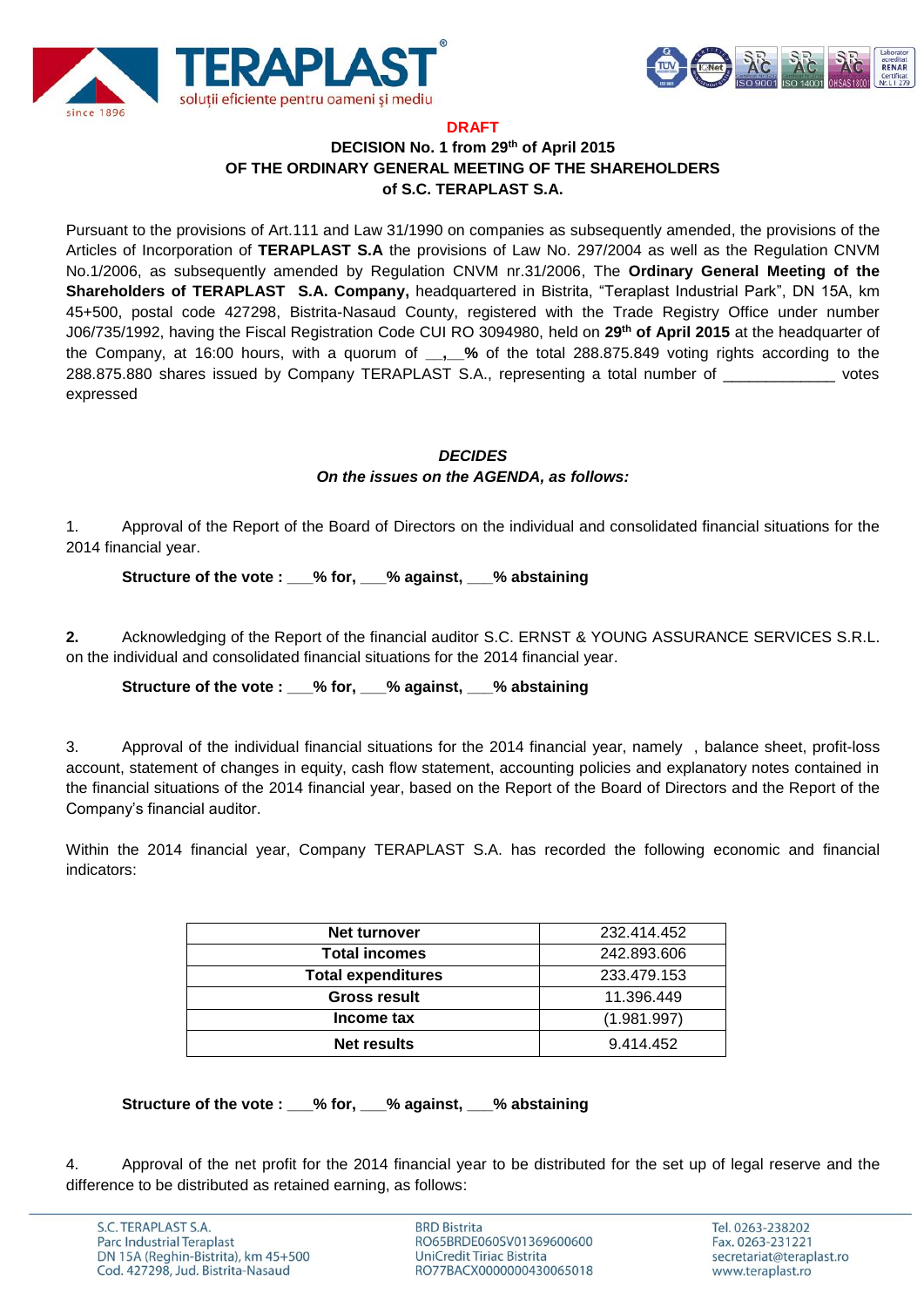



| <b>Destination</b>           | 2014      |
|------------------------------|-----------|
| Net profit to be distributed | 9.414.452 |
| Legal reserve                | 539.863   |
| Retained earning             | 8.874.589 |

## **Structure of the vote : \_\_\_% for, \_\_\_% against, \_\_\_% abstaining**

5. Approval of the consolidated financial situations for the 2014 financial year, according to the Report of the Board of Administration and the Report of the Company's financial auditor.

Structure of the vote : % for, % against, % abstaining

6. Approval of the discharge of the Company's Board of Administration for the 2014 financial year.

**Structure of the vote : \_\_\_% for, \_\_\_% against, \_\_\_% abstaining**

**(abstention votes are given by the administrators of the company who are also stakeholders)**

7. Approval of the Budget of Revenues and Expenses for the 2015 financial year:

| Turnover           | 284,262,647   |
|--------------------|---------------|
| Operating expenses | (261,360,414) |
| Operational result | 23,250,191    |
| <b>EBITDA</b>      | 35,523,479    |
| Financial expenses | (2,312,685)   |
| ⊏RT                | 20,937,506    |

**Structure of the vote : \_\_\_% for, \_\_\_% against, \_\_\_% abstaining**

8. Approval of the Investment Program for the 2015 financial year.

**Structure of the vote : \_\_\_% for, \_\_\_% against, \_\_\_% abstaining**

9. Approval of the remuneration level of the members of the Board of Directors for 2015 financial year to be the same as for the 2014 financial year.

**Structure of the vote : \_\_\_% for, \_\_\_% against, \_\_\_% abstaining**

**BRD Bistrita** RO65BRDE060SV01369600600 UniCredit Tiriac Bistrita RO77BACX0000000430065018